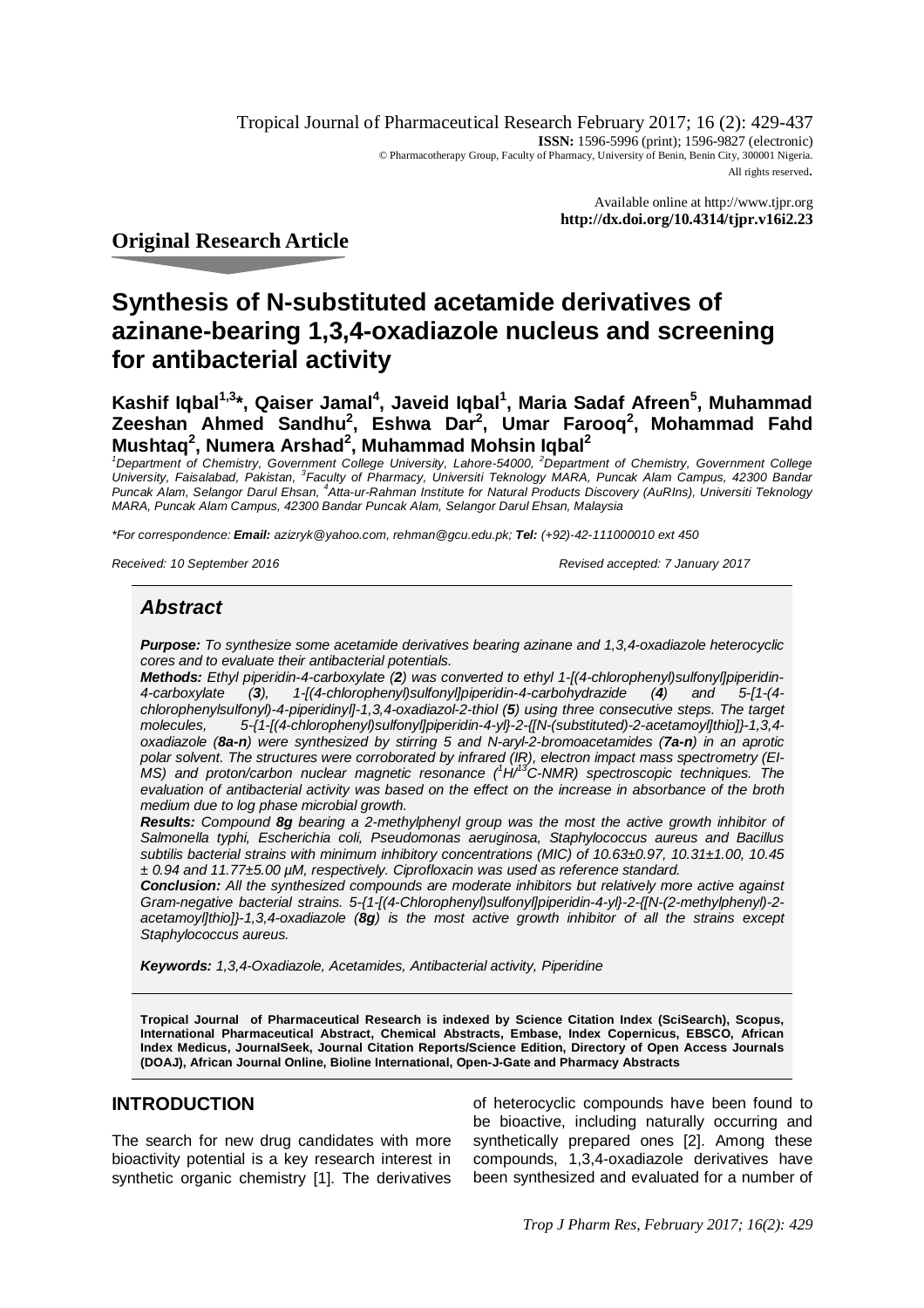biological activities including antidepressant, anticonvulsant, anticancer, antimicrobial, etc., during the last two decades [2-11]. Another bioactive heterocyclic moiety, piperidine or azinane, is found to be a part of many natural and synthetic bioactive compounds [12]. Furthermore, this moiety has applications as food additives, solvents, curing agents for rubber and intermediates for inorganic synthesis [13,14]. These different bioactive heterocyclic moieties have been included as a single unit in target molecules with the aim of possibly enhancing their antibacterial potential.

# **EXPERIMENTAL**

#### **General**

Chemical reagents were purchased from Sigma Aldrich and Alfa Aesar through local suppliers. The solvents of analytical grade were also obtained from local suppliers. The purity of final compounds was verified by thin-layer chromatography (TLC) performed on silica gelcoated aluminum plates. *n*-Hexane and ethyl acetate were employed as the mobile phase. The TLC plates were visualized under a  $UV_{254}$  lamp. A Griffin and George apparatus was used to determine melting points, which were uncorrected. A Jasco-320-A spectrophotometer, Bruker spectrometer and JMS-HX-110 spectrometer were used to record IR (potassium bromide pellet method), <sup>1</sup>H-NMR (in CHCl<sub>3</sub>- $d_1$ , at 300 & 400 MHz) & <sup>13</sup>C-NMR (in CHCl3-*d1*, at 100 MHz) and EIMS spectra, respectively.

#### **Synthesis of ethyl 1-[(4-chlorophenyl) sulfonyl]piperidin-4-carboxylate (3)**

4-Chlorobenzenesulfonyl chloride (**1**; 0.05 mol) was stirred with ethyl piperidin-4-carboxylate (**2**; 0.05 mol) in water for 3 hours. The pH was adjusted to 9 - 10 with 15 %  $Na<sub>2</sub>CO<sub>3</sub>$  during the reaction. The reaction was monitored by TLC. Chilled distilled water was added to the reaction mixture to obtain the precipitate of compound **3**. The formed precipitate was collected by filtration, washed and dried.

#### **Synthesis of 1-[(4-chlorophenyl)sulfonyl] piperidin-4-carbohydrazide (4)**

Compound **3** (0.04 mol) was refluxed with hydrazine hydrate (0.04 mol) in ethanol for 2.5 hours. The reaction was monitored by TLC. After addition of distilled water, the precipitate was obtained by filtration, washed and dried at room temperature.

#### **Synthesis of 5-[1-(4-chlorophenylsulfonyl)-4 piperidinyl]-1,3,4-oxadiazol-2-thiol (5)**

Potassium hydroxide (0.04 mol) and carbon disulfide (0.08 mol) were refluxed for 5 hours with compound **4** (0.04 mol) in ethanol. The reaction was monitored by TLC. Cold distilled water and dilute HCl (to adjust pH to 2 - 3) were added to precipitate the target compound. The product was obtained by filtration, washed, dried and recrystallized from methanol.

#### **Synthesis of** *N***-aryl-2-bromoacetamides (7a-n)**

Aryl amines (**6a-n**; 0.02 mol) were stirred with 2 bromoacetyl bromide (0.02 mol) in distilled water for 1 hour. The pH was maintained at 9 - 10 with 15 %  $Na<sub>2</sub>CO<sub>3</sub>$  during the reaction. Completion of reaction was confirmed by TLC. The product was obtained after filtration, washing and drying.

#### **Synthesis of 5-{1-[(4-chlorophenyl)sulfonyl] piperidin-4-yl}-2-{[***N***-(substituted)-2 acetamoyl]thio]}-1,3,4-oxadiazole (8a-n)**

Compound **5** (0.005 mol) was stirred with LiH (0.005 mol) in DMF for half an hour. Equimolar *N*-aryl-2-bromoacetamides (**7a-n**) were added and the mixture was stirred for 3 - 4 hours. Completion of reaction was monitored by TLC. Cold distilled water was added to form the precipitate, which was filtered out, washed and dried.

#### **Antibacterial activity assay**

The antibacterial activity assay was performed according to the protocol reported in the literature [15-17], in sterile 96-well microplates under aseptic conditions. The increase in absorbance of broth medium was noted which is directly related to log phase of microbial growth.

#### **Statistical analysis**

Statistical analysis using Microsoft Excel 2010 was based on three independent experiments, and the results are expressed as mean  $\pm$  SEM. The minimum inhibitory concentration (MIC) was determined with suitable dilutions (5 - 30 µg/well) for each compound and the results were analyzed using EZ-Fit software (Perrella Scientific Inc, Amherst, USA). The statistical analysis included 85 % CL.

# **RESULTS**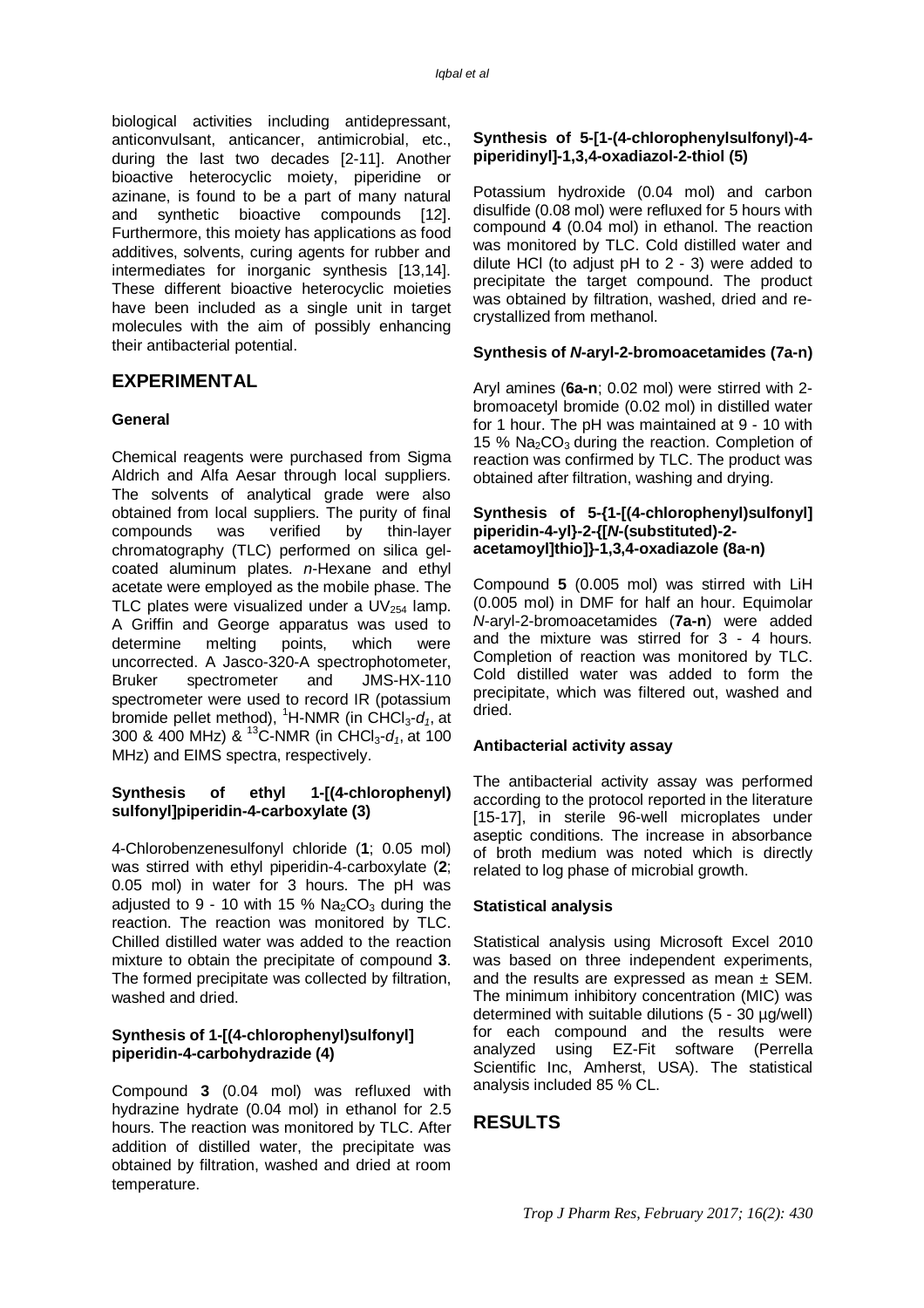The protocol for synthesis of some new *N*substituted acetamide derivatives of azinane bearing 1,3,4-oxadiazole is elaborated in



**Figure 1:** Protocol for synthesis of *N*-substituted acetamide derivatives of azinane bearing 1,3,4 oxadiazole. **Reagents & conditions:** (**I**) 15 % Na<sub>2</sub>CO<sub>3</sub> solution, H<sub>2</sub>O, stir for 3 hours. (**II**) N<sub>2</sub>H<sub>4</sub>.H<sub>2</sub>O, EtOH, reflux for 2.5 hours. (III) CS<sub>2</sub>, KOH (s), EtOH, reflux for 5 hours. (IV) BrCH<sub>2</sub>COBr, 15 % Na<sub>2</sub>CO<sub>3</sub> solution, H2O, stir for 1 hour. (**V**) Dimethyl formamide, LiH, stir for 3 - 4 hours.

|  |  | Table 1: Different substituted aryl group |  |  |  |
|--|--|-------------------------------------------|--|--|--|
|--|--|-------------------------------------------|--|--|--|

| Comp |                                          | Comp |                                          | Comp |                                                          |
|------|------------------------------------------|------|------------------------------------------|------|----------------------------------------------------------|
| 8a   | 2-CH <sub>3</sub> , 4-CH <sub>3</sub>    | 8f   | $3$ -CH <sub>3</sub> , 5-CH <sub>3</sub> | 8k   | $4$ -OCH <sub>2</sub> CH <sub>3</sub>                    |
| 8b   | 2-CH <sub>3</sub> , 3-CH <sub>3</sub>    | 8g   | $2$ -CH <sub>3</sub>                     | 81   | $2$ -OCH <sub>2</sub> CH <sub>3</sub>                    |
| 8c   | 2-CH <sub>3</sub> , 5-CH <sub>3</sub>    | 8h   | $4$ -CH <sub>3</sub>                     | 8m   | $2$ -CH <sub>2</sub> CH <sub>3</sub> , 6-CH <sub>3</sub> |
| 8d   | 2-CH <sub>3</sub> , 6-CH <sub>3</sub>    | 8i   | $2$ -CH <sub>2</sub> CH <sub>3</sub>     | 8n   | $2$ -OCH <sub>3</sub>                                    |
| 8e   | $3$ -CH <sub>3</sub> , 4-CH <sub>3</sub> |      | $4$ -CH <sub>2</sub> CH <sub>3</sub>     |      |                                                          |

Figure 1 and different *N*-substituted groups are given in Table 1. The spectral characterization of synthesized compounds is described below.

#### **Spectral characterization of synthesized molecules (8a-n)**

#### *5-{1-[(4-Chlorophenyl)sulfonyl]piperidin-4-yl}- 2-{[N-(2,4-dimethylphenyl)-2-acetamoyl]thio]}- 1,3,4-oxadiazole (8a)*

White amorphous solid; Yield: 84 %; M.P. 139- 140 °C; M.F.: C<sub>23</sub>H<sub>25</sub>CIN<sub>4</sub>O<sub>4</sub>S<sub>2</sub>; M.M.: 521 gmol<sup>-1</sup>; IR (KBr, *υmax*, cm-1 ): 3312, 3043, 1648, 1666, 1603, 1385, 1173, 1034, 678; <sup>1</sup>H-NMR (CDCl<sub>3</sub>, 400 MHz): *δ* (ppm) 8.60 (br.s, 1H, -NH), 7.70 (d, *J* = 8.4 Hz, 1H, H-6""), 7.68 (d, *J* = 8.4 Hz, 2H, H-2" & H-6"), 7.50 (d, *J* = 8.4 Hz, 2H, H-3" & H-5"), 6.98 (d, *J* = 8.8 Hz, 1H, H-5""), 6.96 (s, 1H, H-

3""), 3.96 (s, 2H, H-2"'), 3.69-3.66 (m, 2H, H*e*-2' & H*e*-6'), 2.95-2.89 (m, 1H, H-4'), 2.62 (dt, *J* = 12.8, 2.8 Hz, 2H, H*a*-2' & H*a*-6'), 2.26 (s, 3H, CH3-4""), 2.15 (s, 3H, CH3-2""), 2.14-2.12 (m, 2H, H*e*-3' & H*e*-5'), 1.99-1.96 (m, 2H, H*a*-3' & H*a*-5'); <sup>13</sup>C-NMR (CDCl3, 100 MHz): *δ* (ppm) 169.4 (C-5), 165.3 (C-2), 165.1 (C-1"'), 139.5 (C-1"), 135.1 (C-4"), 134.8 (C-1""), 132.9 (C-2""), 132.4 (C-4""), 131.2 (C-5""), 129.5 (C-3" & C-5"), 129.0 (C-2" & C-6"), 127.2 (C-3""), 122.6 (C-6""), 44.9 (C-2' & C-6'), 35.9 (C-2"'), 32.4 (C-4'), 28.1 (C-3' & C-5'), 20.8 (CH3-4""), 17.8 (CH3-2""); EIMS (*m/z*): 523  $[M+2]^+$ , 521  $[M]^+$ , 300  $[C_{12}H_{13}CIN_2O_3S]^{4+}$ , 286  $[C_{12}H_{13}CINO_3S]^+$ , 258  $[C_{11}H_{13}CINO_2S]^+$ , 175  $[C_6H_4ClO_2S]^+$ , 148  $[C_9H_{10}NO]^+$ , 120  $[C_8H_{10}N]^+$ .

#### *5-{1-[(4-Chlorophenyl)sulfonyl]piperidin-4-yl}- 2-{[N-(2,3-dimethylphenyl)-2-acetamoyl]thio]}- 1,3,4-oxadiazole (8b)*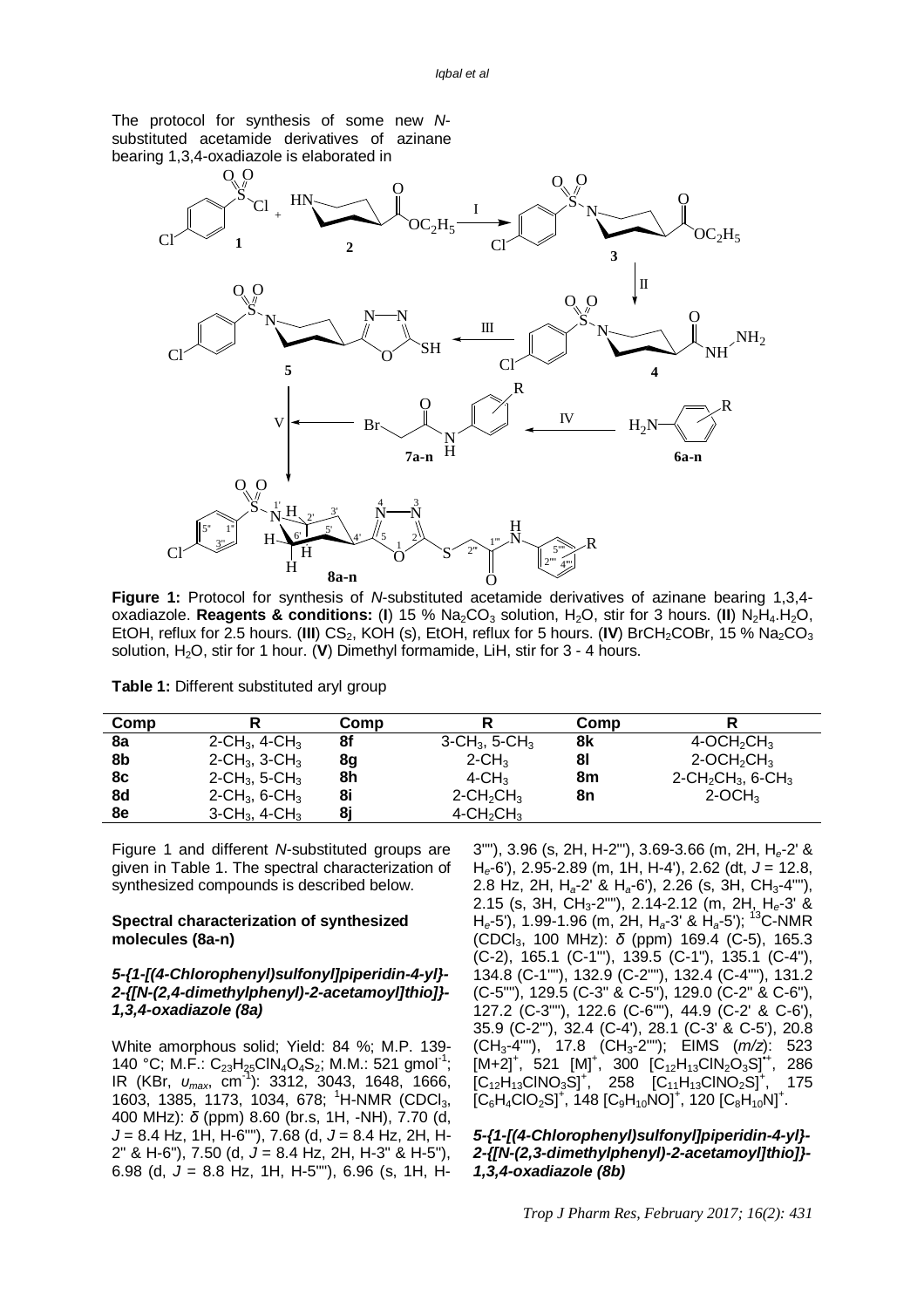White crystalline solid; Yield: 79 %; M.P. 172-173 °C; M.F.: C<sub>23</sub>H<sub>25</sub>CIN<sub>4</sub>O<sub>4</sub>S<sub>2</sub>; M.M.: 521 gmol<sup>-1</sup>; IR (KBr, *υmax*, cm-1 ): 3308, 3042, 1646, 1661, 1608, 1387, 1175, 1032, 632; <sup>1</sup>H-NMR (CDCl<sub>3</sub>, 400 MHz): *δ* (ppm) 8.65 (br.s, 1H, -NH), 7.69 (d, *J* = 8.4 Hz, 2H, H-2" & H-6"), 7.54 (d, *J* = 8.0 Hz, 1H, H-6""), 7.50 (d, *J* = 8.4 Hz, 2H, H-3" & H-5"), 7.06 (t, *J* = 8.0 Hz, 1H, H-5""), 6.98 (d, *J* = 7.6 Hz, 1H, H-4""), 3.97 (s, 2H, H-2"'), 3.73-3.70 (m, 2H, H*e*-2' & H*e*-6'), 2.90-2.85 (m, 1H, H-4'), 2.58 (dt, *J* = 10.4, 2.0 Hz, 2H, H*a*-2' & H*a*-6'), 2.26 (s, 3H, CH3- 3""), 2.15-2.10 (m, 2H, H*e*-3' & H*e*-5'), 2.09 (s, 3H, CH3-2""), 2.02-1.95 (m, 2H, H*a*-3' & H*a*-5'); EIMS (*m*/z): 523 [M+2]<sup>+</sup>, 521  $[M]^{+}$ , , 300  $[C_{12}H_{13}CIN_2O_3S]^{4}$ , 286  $[C_{12}H_{13}CINO_3S]^{4}$ , , 258  $[C_{11}H_{13}CINO_2S]^{+}$ , 175  $[C_6H_4ClO_2S]^+$ , , 148  $[C_9H_{10}NO]^+$ , 120  $[C_8H_{10}N]^+$ .

#### *5-{1-[(4-Chlorophenyl)sulfonyl]piperidin-4-yl}- 2-{[N-(2,5-dimethylphenyl)-2-acetamoyl]thio]}- 1,3,4-oxadiazole (8c)*

Off-white amorphous solid; Yield: 76 %; M.P. 166-167 °C; M.F.: C<sub>23</sub>H<sub>25</sub>ClN<sub>4</sub>O<sub>4</sub>S<sub>2</sub>; M.M.: 521 gmol-1 ; IR (KBr, *υmax*, cm-1 ): 3316, 3048, 1642, 1660, 1606, 1386, 1178, 1030, 676; <sup>1</sup>H-NMR (CDCl3, 400 MHz): *δ* (ppm) 8.53 (br.s, 1H, -NH), 7.15 (s, 1H, H-6""), 7.63 (d, *J* = 8.4 Hz, 2H, H-2" & H-6"), 7.46 (d, *J* = 8.4 Hz, 2H, H-3" & H-5"), 7.06 (d, *J* = 8.4 Hz, 1H, H-3""), 6.91 (d, *J* = 8.0 Hz, 1H, H-4""), 3.94 (s, 2H, H-2"'), 3.68-3.64 (m, 2H, H*e*-2' & H*e*-6'), 2.97-2.93 (m, 1H, H-4'), 2.59 (dt, *J* = 12.8, 2.8 Hz, 2H, H*a*-2' & H*a*-6'), 2.31 (s, 3H, CH3-2""), 2.20 (s, 3H, CH3-5""), 2.16-2.13 (m, 2H, H*e*-3' & H*e*-5'), 1.98-1.94 (m, 2H, H*a*-3' & H*a*-5'); EIMS (*m/z*): 523 [M+2]<sup>+</sup>, 521 [M]<sup>+</sup>, 300  $[C_{12}H_{13}CIN_2O_3S]^{4}$ , 286  $[C_{12}H_{13}CINO_3S]^{+}$ , , 258  $[C_{11}H_{13}CINO_{2}S]^{+}$ 175  $[C_6H_4ClO_2S]^+$ , , 148  $[C_9H_{10}NO]^+$ , 120  $[C_8H_{10}N]^+$ .

#### *5-{1-[(4-Chlorophenyl)sulfonyl]piperidin-4-yl}- 2-{[N-(2,6-dimethylphenyl)-2-acetamoyl]thio]}- 1,3,4-oxadiazole (8d)*

Off-white amorphous solid; Yield: 86 %; M.P. 96- 97 °C; M.F.: C<sub>23</sub>H<sub>25</sub>CIN<sub>4</sub>O<sub>4</sub>S<sub>2</sub>; M.M.: 521 gmol<sup>-1</sup>; IR (KBr, *υmax*, cm-1 ): 3346, 3038, 1644, 1680, 1616, 1376, 1158, 1020, 656; <sup>1</sup>H-NMR (CDCl<sub>3</sub>, 400 MHz): *δ* (ppm) 8.46 (br.s, 1H, -NH), 7.65 (d, *J* = 8.0 Hz, 2H, H-2" & H-6"), 7.49 (d, *J* = 8.0 Hz, 2H, H-3" & H-5"), 7.10-7.07 (m, 3H, H-3"" to H-5""), 3.95 (s, 2H, H-2"'), 3.68-3.65 (m, 2H, H*e*-2' & H*e*-6'), 2.98-2.93 (m, 1H, H-4'), 2.55 (dt, *J* = 12.8, 2.8 Hz, 2H, H*a*-2' & H*a*-6'), 2.23 (s, 6H, CH3-2"" & CH3-6""), 2.18-2.15 (m, 2H, H*e*-3' & H*e*-5'), 2.02- 1.96 (m, 2H, H*a*-3' & H*a*-5'); EIMS (*m/z*): 523  $[M+2]^+$ , 521  $[M]^+$ , 300  $[C_{12}H_{13}CIN_2O_3S]^+$ , 286  $[C_{12}H_{13}CINO_3S]^+$ , 258  $[C_{11}H_{13}CINO_2S]^+$ , 175  $[C_6H_4ClO_2S]^+$ , 148  $[C_9H_{10}NO]^+$ , 120  $[C_8H_{10}N]^+$ .

#### *5-{1-[(4-Chlorophenyl)sulfonyl]piperidin-4-yl}- 2-{[N-(3,4-dimethylphenyl)-2-acetamoyl]thio]}- 1,3,4-oxadiazole (8e)*

White amorphous solid; Yield: 71 %; M.P. 196- 197 °C; M.F.: C<sub>23</sub>H<sub>25</sub>CIN<sub>4</sub>O<sub>4</sub>S<sub>2</sub>; M.M.: 521 gmol<sup>-1</sup>; IR (KBr, *υmax*, cm-1 ): 3342, 3034, 1642, 1684, 1612, 1372, 1154, 1022, 655; <sup>1</sup>H-NMR (CDCl<sub>3</sub>, 400 MHz): *δ* (ppm) 8.83 (br.s, 1H, -NH), 7.69 (d, *J* = 8.4 Hz, 2H, H-2" & H-6"), 7.50 (d, *J* = 8.4 Hz, 2H, H-3" & H-5"), 7.26 (s, 1H, H-2""), 7.22 (d, *J* = 8.4 Hz, 1H, H-5""), 7.03 (d, *J* = 8.0 Hz, 1H, H-6""), 3.90 (s, 2H, H-2"'), 3.73-3.70 (m, 2H, H*e*-2' & H*e*-6'), 2.88-2.84 (m, 1H, H-4'), 2.59 (dt, *J* = 10.4, 2.0 Hz, 2H, H*a*-2' & H*a*-6'), 2.21 (s, 3H, CH3-4""), 2.18 (s, 3H, CH3-3""), 2.16-2.12 (m, 2H, H*e*-3' & H*e*-5'), 2.02-1.96 (m, 2H, H*a*-3' & H*a*-5'); EIMS (*m/z*): 523 [M+2]<sup>+</sup>,<br>[C<sub>12</sub>H<sub>13</sub>CIN<sub>2</sub>O<sub>3</sub>S]<sup>++</sup>, 286 521  $[M]^+,$  [C<sub>12</sub>H<sub>13</sub>CINO<sub>3</sub>S]<sup>+</sup>, , 300  $[C_{12}H_{13}CIN_2O_3S]^{4}$ , 258  $[C_{11}H_{13}CINO_2S]^+$ , 175  $[C_6H_4ClO_2S]^+$ , , 148  $[C_9H_{10}NO]^+$ , 120  $[C_8H_{10}N]^+$ .

#### *5-{1-[(4-Chlorophenyl)sulfonyl]piperidin-4-yl}- 2-{[N-(3,5-dimethylphenyl)-2-acetamoyl]thio]}- 1,3,4-oxadiazole (8f)*

White amorphous solid; Yield: 74 %; M.P. 207- 208 °C; M.F.: C<sub>23</sub>H<sub>25</sub>CIN<sub>4</sub>O<sub>4</sub>S<sub>2</sub>; M.M.: 521 gmol<sup>-1</sup>; IR (KBr, *υmax*, cm-1 ): 3345, 3037, 1645, 1687, 1615, 1376, 1157, 1022, 657; <sup>1</sup>H-NMR (CDCl<sub>3</sub>, 400 MHz): *δ* (ppm) 8.54 (br.s, 1H, -NH), 7.64 (d, *J* = 8.4 Hz, 2H, H-2" & H-6"), 7.52 (d, *J* = 8.4 Hz, 2H, H-3" & H-5"), 7.14 (s, 2H, H-2"" & H-6""), 6.97 (s, 1H, H-4''''), 3.95 (s, 2H, H-2"'), 3.69-3.65 (m, 2H, H*e*-2' & H*e*-6'), 2.99-2.95 (m, 1H, H-4'), 2.57 (dt, *J* = 12.8, 2.8 Hz, 2H, H*a*-2' & H*a*-6'), 2.28 (s, 6H, CH3-3"" & CH3-5""), 2.19-2.16 (m, 2H, H*e*-3' & H*e*-5'), 2.01-1.97 (m, 2H, H*a*-3' & H*a*-5'); EIMS  $(m/z)$ : 523  $[M+2]$ <sup>+</sup>, 521  $[M]$ <sup>+</sup> , 300  $[C_{12}H_{13}CIN_2O_3S]^{4}$ , 286  $[C_{12}H_{13}CINO_3S]^{4}$ , , 258  $[C_{11}H_{13}CINO_2S]^+,$ 175  $[C_6H_4ClO_2S]^+$ , , 148  $[C_9H_{10}NO]^+$ , 120  $[C_8H_{10}N]^+$ .

#### *5-{1-[(4-Chlorophenyl)sulfonyl]piperidin-4-yl}- 2-{[N-(2-methylphenyl)-2-acetamoyl]thio]}- 1,3,4-oxadiazole (8g)*

White amorphous; Yield: 79 %; M.P. 148-149 °C;  $M.F.: C_{22}H_{23}CIN_4O_4S_2$ ; M.M.: 507 gmol<sup>-1</sup>; IR (KBr, *υmax*, cm-1 ): 3340, 3031, 1631, 1683, 1611, 1372, 1159, 1027, 651; <sup>1</sup>H-NMR (CDCl3, 400 MHz): *δ* (ppm) 8.73 (br.s, 1H, -NH), 7.88 (d, *J* = 8.0 Hz, 1H, H-6""), 7.69 (d, *J* = 8.8 Hz, 2H, H-2" & H-6"), 7.50 (d, *J* = 8.8 Hz, 2H, H-3" & H-5"), 7.17 (t, *J* = 7.6 Hz, 1H, H-5""), 7.14 (d, *J* = 8.0 Hz, 1H, H-3""), 7.04 (t, *J* = 7.6 Hz, 1H, H-4""), 3.97 (s, 2H,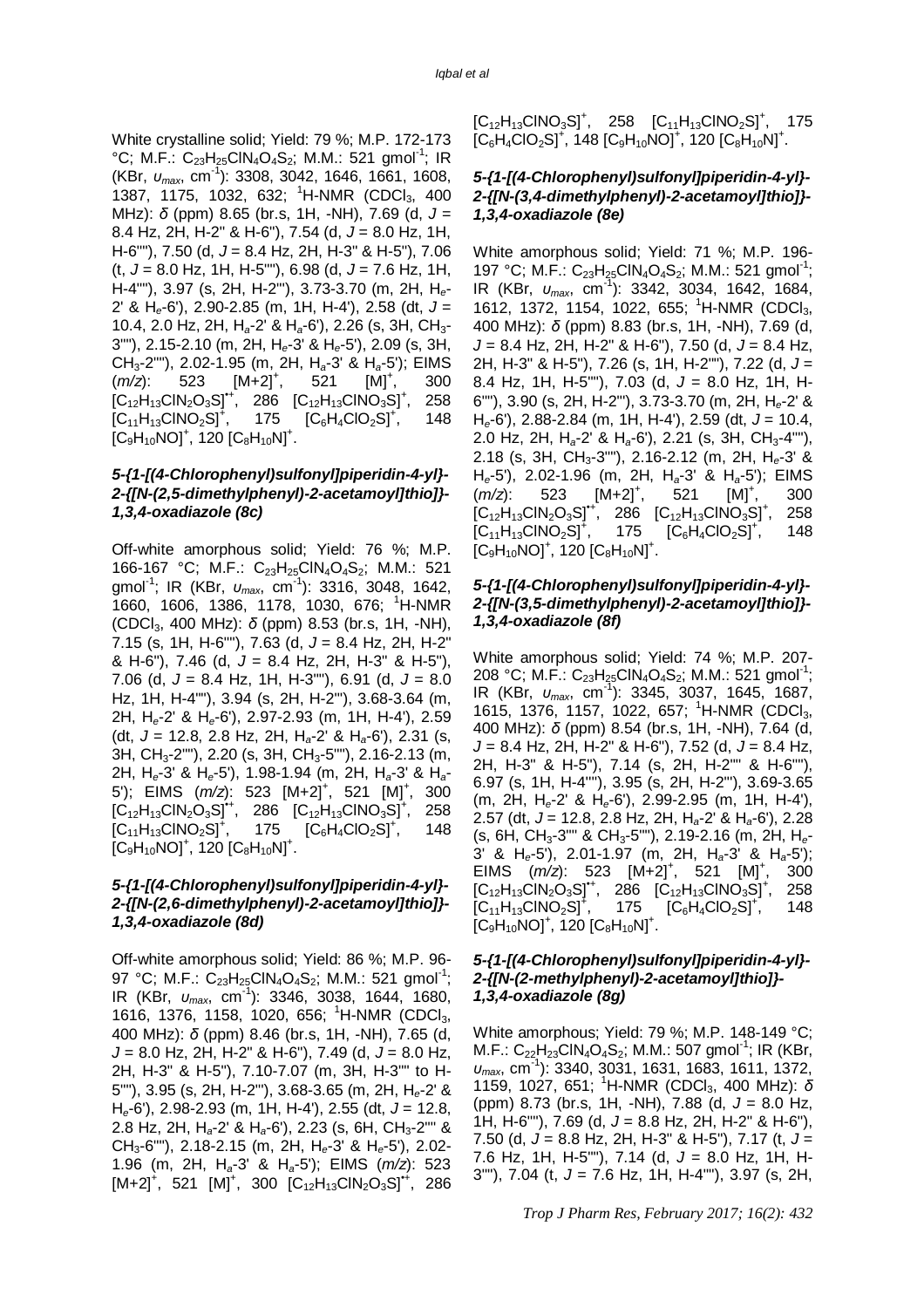H-2"'), 3.70-3.67 (m, 2H, H*e*-2' & H*e*-6'), 2.91-2.85 (m, 1H, H-4'), 2.61 (dt, *J* = 12.0, 2.4 Hz, 2H, H*a*-2' & H*a*-6'), 2.20 (s, 3H, CH3-2""), 2.15-2.11 (m, 2H, H*e*-3' & H*e*-5'), 2.02-1.93 (m, 2H, H*a*-3' & H*a*-5'); EIMS  $(m/z)$ : 509  $[M+2]^+$ , 507  $[M]^+$ , 300  $[C_{12}H_{13}CIN_2O_3S]^{4}$ , 286  $[C_{12}H_{13}CINO_3S]^{4}$ , , 258  $[C_{11}H_{13}CINO_2S]^+$ , 175  $[C_6H_4ClO_2S]^+$ , , 134  $[C_8H_8NO]^+, 106 [C_7H_8N]^+.$ 

#### *5-{1-[(4-Chlorophenyl)sulfonyl]piperidin-4-yl}- 2-{[N-(4-methylphenyl)-2-acetamoyl]thio]}- 1,3,4-oxadiazole (8h)*

White amorphous solid; Yield: 77 %; M.P. 195- 196 °C; M.F.: C<sub>22</sub>H<sub>23</sub>CIN<sub>4</sub>O<sub>4</sub>S<sub>2</sub>; M.M.: 507 gmol<sup>-1</sup>; IR (KBr, *υmax*, cm-1 ): 3344, 3034, 1640, 1683, 1617, 1371, 1156, 1029, 658; <sup>1</sup>H-NMR (CDCl<sub>3</sub>, 400 MHz): *δ* (ppm) 8.52 (br.s, 1H, -NH), 7.67 (d, *J* = 8.0 Hz, 2H, H-2" & H-6"), 7.59 (d, *J* = 8.4 Hz, 2H, H-3" & H-5"), 7.34 (d, *J* = 8.0 Hz, 2H, H-2'''' & H-6""), 6.97 (d,  $J = 8.0$  Hz, 2H, H-3"" & H-5" 3.93 (s, 2H, H-2"'), 3.70-3.65 (m, 2H, H*e*-2' & H*e*-6'), 3.01-2.96 (m, 1H, H-4'), 2.58 (dt, *J* = 12.8, 2.8 Hz, 2H, H*a*-2' & H*a*-6'), 2.28 (s, 3H, CH3-4""), 2.17-2.13 (m, 2H, H*e*-3' & H*e*-5'), 2.01-1.95 (m, 2H, H*a*-3' & H*a*-5'); EIMS (*m/z*): 509 [M+2]<sup>+</sup> , 507  $[M]^{+}$ , 300  $[C_{12}H_{13}CIN_2O_3S]^{4}$ , 286  $[C_{12}H_{13}CINO_3S]^+$ , 258  $[C_{11}H_{13}CINO_2S]^+$ , , 175  $[C_6H_4CO_2S]^+$ , 134  $[C_8H_8NO]^+$ , 106  $[C_7H_8N]^+$ .

#### *5-{1-[(4-Chlorophenyl)sulfonyl]piperidin-4-yl}- 2-{[N-(2-ethylphenyl)-2-acetamoyl]thio]}-1,3,4 oxadiazole (8i)*

White amorphous solid; Yield: 84 %; M.P. 134- 135 °C; M.F.: C<sub>23</sub>H<sub>25</sub>CIN<sub>4</sub>O<sub>4</sub>S<sub>2</sub>; M.M.: 521 gmol<sup>-1</sup>; IR (KBr, *υmax*, cm-1 ): 3320, 3021, 1650, 1671, 1602, 1393, 1170, 1034, 672; <sup>1</sup>H-NMR (CDCl<sub>3</sub>, 400 MHz): *δ* (ppm) 8.71 (br.s, 1H, -NH), 7.82 (d, *J* = 8.0 Hz, 1H, H-6""), 7.69 (d, *J* = 8.4 Hz, 2H, H-2" & H-6"), 7.50 (d, *J* = 8.4 Hz, 2H, H-3" & H-5"), 7.20 (t, *J* = 7.2 Hz, 1H, H-5""), 7.18 (d, *J* = 7.2 Hz, 1H, H-3""), 7.09 (t, *J* = 7.2 Hz, 1H, H-4""), 3.98 (s, 2H, H-2"'), 3.69-3.66 (m, 2H, H*e*-2' & H*e*-6'), 2.90-2.87 (m, 1H, H-4'), 2.62 (dt, *J* = 11.6, 2.8 Hz, 2H, H*a*-2' & H*a*-6'), 2.52 (q, *J* = 7.6 Hz, 2H, CH3CH2-2""), 2.15-2.11 (m, 2H, H*e*-3' & H*e*-5'), 2.02-1.95 (m, 2H, H*a*-3' & H*a*-5'), 1.08 (t, *J* = 7.6 Hz, 3H, CH<sub>3</sub>CH<sub>2</sub>-2""); EIMS (m/z): 523  $[M+2]^+$ , 521  $[M]^+$ , 300  $[C_{12}H_{13}CIN_2O_3S]^+$ , 286  $[C_{12}H_{13}CINO_3S]^+$ , 258  $[C_{11}H_{13}CINO_2S]^+$ , 175  $[C_6H_4ClO_2S]^+$ , 148  $[C_9H_{10}NO]^+$ , 120  $[C_8H_{10}N]^+$ .

#### *5-{1-[(4-Chlorophenyl)sulfonyl]piperidin-4-yl}- 2-{[N-(4-ethylphenyl)-2-acetamoyl]thio]}-1,3,4 oxadiazole (8j)*

Off-white amorphous solid; Yield: 79 %; M.P. 200-201 °C; M.F.: C<sub>23</sub>H<sub>25</sub>ClN<sub>4</sub>O<sub>4</sub>S<sub>2</sub>; M.M.: 521

gmol-1 ; IR (KBr, *υmax*, cm-1 ): 3332, 3023, 1637, 1654, 1587, 1454, 1230, 1024, 718; <sup>1</sup>H-NMR (CDCl3, 400 MHz): *δ* (ppm) 8.94 (br.s, 1H, -NH), 7.69 (d, *J* = 8.8 Hz, 2H, H-2" & H-6"), 7.50 (d, *J* = 8.4 Hz, 2H, H-3" & H-5"), 7.40 (d, *J* = 8.0 Hz, 2H, H-2"" & H-6""), 7.11 (d, *J* = 8.4 Hz, 2H, H-3"" & H-5""), 3.91 (s, 2H, H-2"'), 3.73-3.70 (m, 2H, H*e*-2' & H*e*-6'), 2.89-2.83 (m, 1H, H-4'), 2.61 (q, *J* = 8.0 Hz, 2H, CH<sub>3</sub>CH<sub>2</sub>-4""), 2.60-2.55 (m, 2H, H<sub>a</sub>-2' & H*a*-6'), 2.16-2.12 (m, 2H, H*e*-3' & H*e*-5'), 2.02- 1.92 (m, 2H, H*a*-3' & H*a*-5'), 1.18 (t, *J* = 7.6 Hz, 3H, CH<sub>3</sub>CH<sub>2</sub>-4""); EIMS (*m/z*): 523 [M+2]<sup>+</sup>, 521  $[M]^+$ , 300  $[C_{12}H_{13}CIN_2O_3S]^+$ , 286  $[C_{12}H_{13}CIN_2O_3S]^+$  $NO<sub>3</sub>SJ<sup>+</sup>$ , 258  $[C<sub>11</sub>H<sub>13</sub>ClNO<sub>2</sub>SJ<sup>+</sup>$ , 175  $[C<sub>6</sub>H<sub>4</sub>ClO<sub>2</sub>SJ<sup>+</sup>$ , 148  $[C_9H_{10}NO]^+$ , 120  $[C_8H_{10}N]^+$ .

#### *5-{1-[(4-Chlorophenyl)sulfonyl]piperidin-4-yl}- 2-{[N-(4-ethoxyphenyl)-2-acetamoyl]thio]}- 1,3,4-oxadiazole (8k)*

Pink amorphous solid; Yield: 75 %; M.P. 189-190 °C; M.F.:  $C_{23}H_{25}CIN_4O_5S_2$ ; M.M.: 537 gmol<sup>-1</sup>; IR (KBr, *υmax*, cm-1 ): 3335, 3024, 1643, 1651, 1583, 1452, 1232, 1021, 713; <sup>1</sup>H-NMR (CDCl<sub>3</sub>, 400 MHz): *δ* (ppm) 8.86 (br.s, 1H, -NH), 7.65 (d, *J* = 8.4 Hz, 2H, H-2" & H-6"), 7.52 (d, *J* = 8.4 Hz, 2H, H-3" & H-5"), 6.94 (d, *J* = 8.4 Hz, 2H, H-2'''' & H-6''''), 6.76 (d, *J* = 8.4 Hz, 2H, H-3'''' & H-5''''), 3.93  $(s, 2H, H-2'')$ , 3.84  $(q, J = 7.6, 2H, CH_3CH_2O-$ 4""), 3.72-3.68 (m, 2H, H*e*-2' & H*e*-6'), 2.91-2.87 (m, 1H, H-4'), 2.63-2.58 (m, 2H, H*a*-2' & H*a*-6'), 2.15-2.10 (m, 2H, H*e*-3' & H*e*-5'), 2.01-1.94 (m, 2H, H*a*-3' & H*a*-5'), 1.32 (t, *J* = 7.6 Hz, 3H, CH<sub>3</sub>CH<sub>2</sub>O-4""); EIMS (*m/z*): 539 [M+2]<sup>+</sup>, 537 [M]<sup>+</sup>, 300  $[C_{12}H_{13}CIN_2O_3S]^{+1}$ , 286  $[C_{12}H_{13}CINO_3S]^{+}$ , 258  $[C_{11}H_{13}CINO_2S]^+$ , 175  $[C_6H_4ClO_2S]^+$ , 164  $[C_9H_{10}NO_2]^+$ , 136  $[C_8H_{10}NO]^+$ .

#### *5-{1-[(4-Chlorophenyl)sulfonyl]piperidin-4-yl}- 2-{[N-(2-ethoxyphenyl)-2-acetamoyl]thio]}- 1,3,4-oxadiazole (8l)*

White amorphous solid; Yield: 78 %; M.P. 198- 199 °C; M.F.: C<sub>23</sub>H<sub>25</sub>CIN<sub>4</sub>O<sub>5</sub>S<sub>2</sub>; M.M.: 537 gmol<sup>-1</sup>; IR (KBr, *υmax*, cm-1 ): 3337, 3026, 1644, 1656, 1587, 1454, 1236, 1024, 716; <sup>1</sup>H-NMR (CDCl<sub>3</sub>, 400 MHz): *δ* (ppm) 8.99 (br.s, 1H, -NH), 8.29 (d, *J* = 8.0 Hz, 1H, H-6""), 7.68 (d, *J* = 8.8 Hz, 2H, H-2" & H-6"), 7.49 (d, *J* = 8.4 Hz, 2H, H-3" & H-5"), 7.01 (dt, *J* = 8.0, 1.2 Hz, 1H, H-5""), 6.90 (t, *J* = 8.0 Hz, 1H, H-4""), 6.88 (d, *J* = 8.0 Hz, 1H, H-3""), 4.05 (q, J = 6.8 Hz, 2H, CH<sub>3</sub>CH<sub>2</sub>O-2""), 4.02 (s, 2H, H-2"'), 3.69-3.66 (m, 2H, H*e*-2' & H*e*-6'), 2.87-2.83 (m, 1H, H-4'), 2.60 (dt, *J* = 12.8, 2.8 Hz, 2H, H*a*-2' & H*a*-6'), 2.14-2.09 (m, 2H, H*e*-3' & H*e*-5'), 2.02-1.93 (m, 2H, H*a*-3' & H*a*-5'), 1.42 (t, *J*  $= 7.2$  Hz, 3H, CH<sub>3</sub>CH<sub>2</sub>O-2""); EIMS ( $m/z$ ): 539  $[M+2]^+$ , 537  $[M]^+$ , 300  $[C_{12}H_{13}CIN_2O_3S]^+$ , 286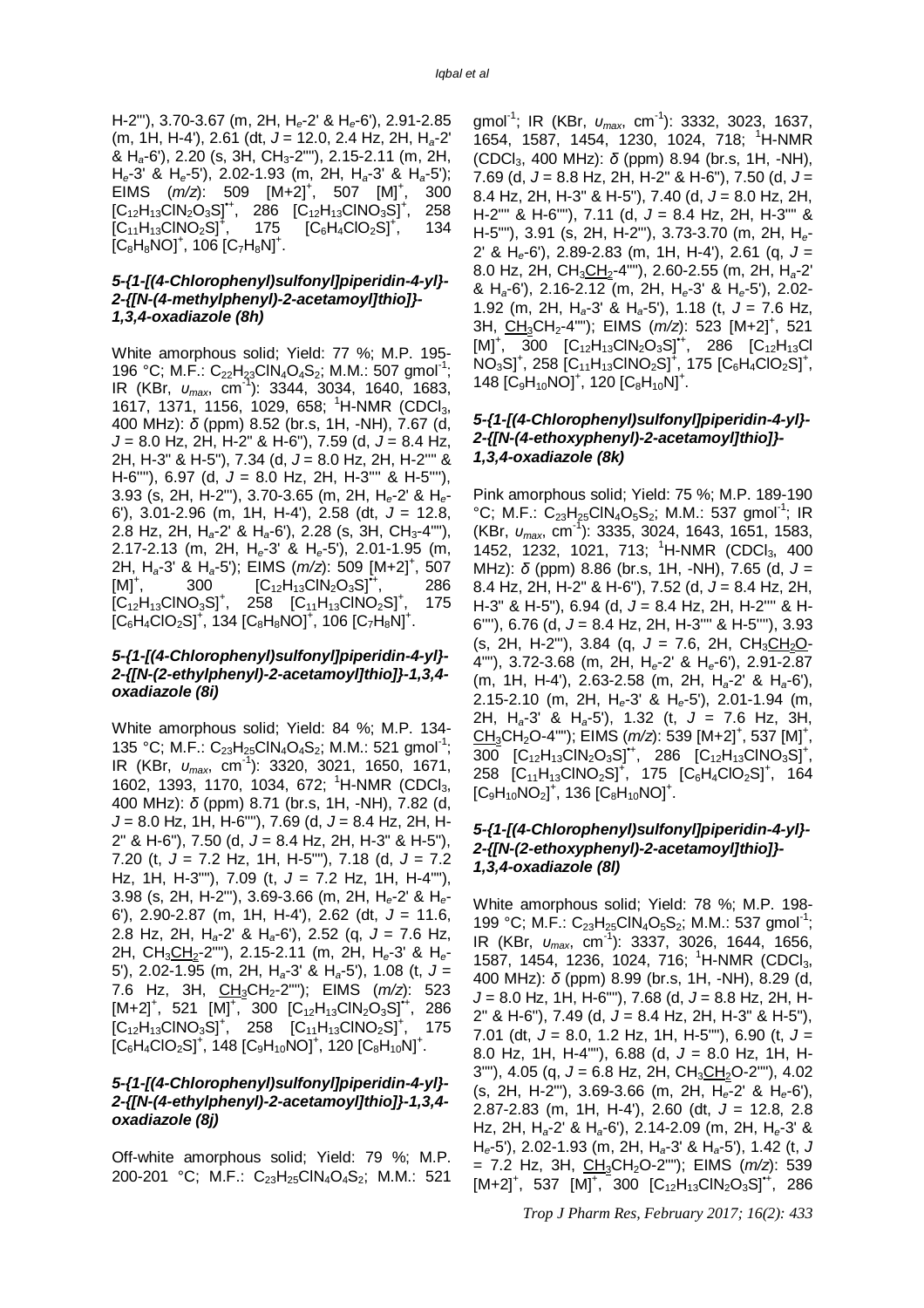$[C_{12}H_{13}CINO_3S]^+$ , 258  $[C_{11}H_{13}CINO_2S]^+$ , 175  $[C_6H_4ClO_2S]^+$ , 164  $[C_9H_{10}NO_2]^+$ , 136  $[C_8H_{10}NO]^+$ .

#### *5-{1-[(4-Chlorophenyl)sulfonyl]piperidin-4-yl}- 2-{[N-(2-ethyl-6-methylphenyl)-2 acetamoyl]thio]}-1,3,4-oxadiazole (8m)*

Light brown amorphous solid; Yield: 73 %; M.P. 98-99 °C; M.F.: C<sub>24</sub>H<sub>27</sub>ClN<sub>4</sub>O<sub>4</sub>S<sub>2</sub>; M.M.: 535 gmol-<sup>1</sup>; IR (KBr, *υ<sub>max</sub>*, cm<sup>-1</sup>): 3338, 3027, 1637, 1658, 1588, 1456, 1238, 1028, 715; <sup>1</sup>H-NMR (CDCl<sub>3</sub>, 400 MHz): *δ* (ppm) 8.78 (br.s, 1H, -NH), 7.68 (d, *J* = 8.4 Hz, 2H, H-2" & H-6"), 7.54 (d, *J* = 8.4 Hz, 2H, H-3" & H-5"), 6.98-7.14 (m, 3H, H-3"" to H-5""), 3.94 (s, 2H, H-2"'), 3.75-3.69 (m, 2H, H*e*-2' & H*e*-6'), 2.96-2.90 (m, 1H, H-4'), 2.46 (q, *J* = 7.6 Hz, 2H, CH3CH2-2""), 2.62-2.58 (m, 2H, H*a*-2' & H*a*-6'), 2.15-2.12 (m, 2H, H*e*-3' & H*e*-5'), 2.01-1.95 (m, 2H, H*a*-3' & H*a*-5'), 1.94 (s, 3H, CH3-6''''), 1.02 (t, *J* = 7.6 Hz, 3H, CH3CH2-2""); EIMS (*m/z*): 537  $[M+2]^+$ , 535  $[M]^+$ , 300  $[C_{12}H_{13}CIN_2O_3S]^+$ , 286  $[C_{12}H_{13}CINO_3S]^+$ , 258  $[C_{11}H_{13}CINO_2S]^+$ , 175  $\left[C_6H_4ClO_2S\right]^+$ , 162  $\left[C_{10}H_{12}NO\right]^+$ , 134  $\left[C_9H_{12}N\right]^+$ .

#### *5-{1-[(4-Chlorophenyl)sulfonyl]piperidin-4-yl}- 2-{[N-(2-methoxyphenyl)-2-acetamoyl]thio]}- 1,3,4-oxadiazole (8n)*

White amorphous solid; Yield: 86 %; M.P. 142- 143 °C; M.F.: C<sub>22</sub>H<sub>23</sub>CIN<sub>4</sub>O<sub>5</sub>S<sub>2</sub>; M.M.: 523 gmol<sup>-1</sup>; IR (KBr, *υmax*, cm-1 ): 3330, 3028, 1647, 1650, 1589, 1450, 1230, 1029, 712; <sup>1</sup>H-NMR (CDCl<sub>3</sub>, 400 MHz): *δ* (ppm) 8.94 (br.s, 1H, -NH), 8.28 (d, *J* = 8.0 Hz, 1H, H-6""), 7.69 (d, *J* = 8.4 Hz, 2H, H-2" & H-6"), 7.52 (d, *J* = 8.4 Hz, 2H, H-3" & H-5"), 7.01 (t, *J* = 8.4 Hz, 1H, H-5""), 6.92 (t, *J* = 8.0 Hz, 1H, H-4""), 6.83 (d, *J* = 8.0 Hz, 1H, H-3""), 3.98

(s, 2H, H-2"'), 3.83 (s, 3H, CH<sub>3</sub>O-2""), 3.70-3.66 (m, 2H, H*e*-2' & H*e*-6'), 2.89-2.84 (m, 1H, H-4'), 2.57 (dt, *J* = 12.8, 2.8 Hz, 2H, H*a*-2' & H*a*-6'), 2.16-2.12 (m, 2H, H*e*-3' & H*e*-5'), 2.00-1.95 (m, 2H, H*a*-3' & H*a*-5'); EIMS (*m/z*): 529 [M+2]<sup>+</sup> , 527  $[M]^+,$ 300  $[C_{12}H_{13}CIN_2O_3S]^{\bullet}$ , 286  $[C_{12}H_{13}CINO_3S]^+,$ 258  $[C_{11}H_{13}CINO_2S]^+$ , , 175  $[C_6H_4ClO_2S]^+$ , 150  $[C_8H_8NO_2]^+$ , 122  $[C_7H_8NO]^+$ .

#### **Antibacterial activity**

The results of antibacterial activity are given as % inhibition and MIC in Table 2 and Table 3, respectively. The synthesized compounds exhibited better activity against the Gramnegative bacterial strains used. Compound **8g** bearing a 2-methylphenyl group was the most active against all the Gram-negative bacterial strains considered and one of the Gram-positive bacterial strains.

#### **DISCUSSION**

Compound **8a** was a white amorphous solid with a melting point of 139-140 °C, showing a yield of 84 %. Its molecular mass was justified by the molecular ion peak at *m/z* 521 with an isotopic peak at *m/z* 523. The molecular formula was well supported by EIMS spectrum and the proton integration curves in <sup>1</sup>H-NMR spectrum.

The IR spectrum absorption peaks (*υmax*, cm-1 ) confirmed all the functionalities, carbonyl for acetamoyl at 1648, sulfamoyl at 1385 and oxadiazole at 1666 (C=N), 1173 & 1034 (C-O-C).

**Table 2:** Percent inhibition of selected Gram-positive and -negative bacteria by the synthesized compounds

|          | Inhibition (%)   |                        |                        |                  |                    |  |  |
|----------|------------------|------------------------|------------------------|------------------|--------------------|--|--|
| Compound |                  | Gram-negative bacteria | Gram-positive bacteria |                  |                    |  |  |
|          | S. typhi         | E. coli                | P. aeruginosa          | S. aureus        | <b>B.</b> subtilis |  |  |
| 8a       | $52.64 \pm 1.09$ | $55.93 \pm 2.22$       | $60.77 + 2.40$         | $47.55 \pm 3.00$ | $54.14 \pm 0.91$   |  |  |
| 8b       | $69.27 \pm 1.21$ | $49.07 \pm 1.02$       | $62.45 \pm 3.27$       | $53.92 \pm 1.27$ | $44.19 \pm 3.45$   |  |  |
| 8с       | $46.36 \pm 2.34$ | 53.56±1.71             | 63.98±4.90             | $31.37 + 2.67$   | $44.55 \pm 3.43$   |  |  |
| 8d       | $54.65 \pm 1.56$ | $53.19 \pm 2.36$       | $59.59 \pm 3.47$       | $53.82 \pm 1.99$ | $60.81 \pm 0.71$   |  |  |
| 8e       | $57.64 \pm 0.76$ | $47.18 \pm 2.82$       | $45.82 \pm 2.45$       | $49.02 \pm 2.54$ | $49.55 \pm 0.96$   |  |  |
| 8f       | $61.45 \pm 1.42$ | $48.52 \pm 1.57$       | $51.28 \pm 0.97$       | $54.31 \pm 1.55$ | 49.75±0.76         |  |  |
| 8g       | $62.64 \pm 1.00$ | $65.60 \pm 0.65$       | 64.69±1.12             | $47.25 \pm 3.04$ | 57.93±1.97         |  |  |
| 8h       | $49.36 \pm 2.87$ | $49.81 \pm 2.22$       | $30.87 \pm 3.72$       | $41.18 \pm 3.77$ | $46.11 \pm 0.56$   |  |  |
| 8i       | 49.55±3.47       | $52.27 \pm 5.00$       | $46.99 \pm 1.79$       | $52.94 \pm 1.95$ | 48.94±2.47         |  |  |
| 8j       | $55.45 \pm 1.88$ | $48.24 \pm 1.37$       | $52.14 \pm 3.47$       | 44.41±2.87       | 56.16±1.21         |  |  |
| 8k       | $55.45 \pm 2.03$ | $62.36 \pm 2.64$       | $54.23 \pm 5.00$       | $50.49 \pm 1.90$ | $61.62 \pm 2.02$   |  |  |
| 81       | $52.82 \pm 1.31$ | $53.61 \pm 4.54$       | $51.07 \pm 2.09$       | $28.04\pm4.00$   | $53.28 \pm 1.67$   |  |  |
| 8m       | $55.09 \pm 1.82$ | 42.08±3.01             | 47.24±4.69             | $43.43 \pm 3.24$ | $59.19 \pm 3.03$   |  |  |
| 8n       | 75.09±2.92       | $51.02 \pm 3.98$       | $48.83 \pm 1.38$       | $58.04 \pm 2.00$ | 68.43±1.57         |  |  |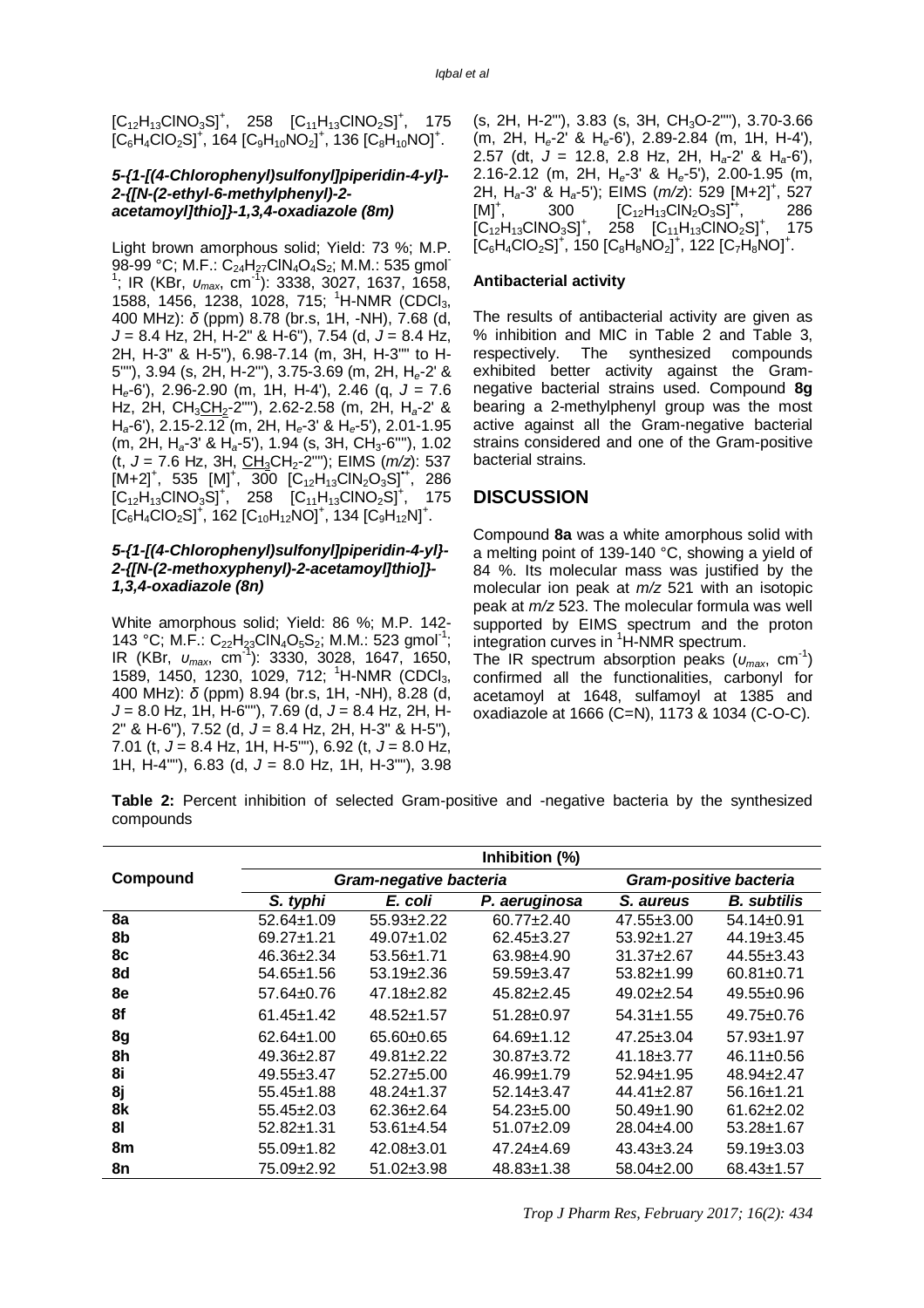| Ciprofloxacin | $91.79 \pm 1.45$ | $90.87 \pm 0.56$ | $92.13 \pm 0.97$ | $90.45 \pm 2.98$ | $91.18 \pm 1.22$ |
|---------------|------------------|------------------|------------------|------------------|------------------|
|               |                  |                  |                  |                  |                  |

|               | $MIC($ µg/ mL)   |                               |                        |                  |                    |  |  |
|---------------|------------------|-------------------------------|------------------------|------------------|--------------------|--|--|
| Compound      |                  | <b>Gram-negative bacteria</b> | Gram-positive bacteria |                  |                    |  |  |
|               | S. typhi         | E. coli                       | P. aeruginosa          | S. aureus        | <b>B.</b> subtilis |  |  |
| 8a            | $11.38 + 1.25$   |                               | $12.88 \pm 1.06$       | $10.59 + 1.96$   |                    |  |  |
| 8b            | 16.65±1.09       | $13.74 \pm 2.53$              | $10.22 \pm 1.88$       |                  | 15.88±1.50         |  |  |
| 8c            |                  | $17.56 \pm 1.00$              | $13.67 \pm 1.38$       |                  |                    |  |  |
| 8d            | $13.54 \pm 1.71$ | 14.05±0.98                    | $11.35 \pm 1.75$       | $14.08 \pm 1.15$ | $10.84 \pm 1.70$   |  |  |
| 8e            | 16.89±1.50       |                               |                        |                  |                    |  |  |
| 8f            | 16.46±2.23       |                               | $18.42 \pm 0.94$       | $17.19 \pm 5.00$ |                    |  |  |
| 8g            | $10.63 \pm 0.97$ | $10.31 \pm 1.00$              | 10.45±0.94             |                  | 11.77±5.00         |  |  |
| 8h            |                  |                               |                        |                  |                    |  |  |
| 8i            |                  | $18.21 \pm 0.34$              |                        | $16.83 \pm 5.00$ |                    |  |  |
| 8j            | $17.90 \pm 3.45$ |                               | $18.79 \pm 1.69$       |                  | 18.06±5.00         |  |  |
| 8k            | $17.47 \pm 1.22$ | 15.78±1.67                    | $17.37 \pm 1.25$       | $19.64 \pm 2.50$ | $15.12 \pm 1.79$   |  |  |
| 81            | $13.90 \pm 1.93$ | $11.97 + 1.98$                | $16.91 \pm 1.19$       |                  | 17.07±4.93         |  |  |
| 8m            | $15.11 \pm 1.17$ |                               |                        |                  | 14.39±2.79         |  |  |
| 8n            | 15.00±2.15       | $19.48 \pm 2.00$              |                        | 16.12±4.86       | 15.55±4.29         |  |  |
| Ciprofloxacin | $7.15 + 1.29$    | $7.90 + 1.87$                 | $8.21 \pm 1.21$        | $8.00 \pm 2.98$  | $7.12 \pm 2.11$    |  |  |

**Table 3:** MIC of the synthesized compounds

In EIMS spectrum, the mass fragments at *m/z* 300 due to partial breakage of 1,3,4-oxadiazole<br>ring, at  $m/z$  258 due to 1-[(4ring, at *m/z* 258 due to 1-[(4 chlorophenyl)sulfonyl]piperidin-4-yl cation and at *m/z* 148 for *N*-(2,4-dimethylphenyl)amino carbonyl cation collectively corroborated the whole structure of the molecule.

The <sup>1</sup>H-NMR spectrum displayed two *ortho* coupled doublets with two proton integration at *δ* 7.68 (d, *J* = 8.4 Hz, 2H, H-2" & H-6") and 7.50 (d, *J* = 8.4 Hz, 2H, H-3" & H-5") for the 4 chlorobenzenesulfonyl group. Two doublets & three singlets in aromatic and aliphatic regions, at *δ* 7.70 (d, *J* = 8.4 Hz, 1H, H-6""), 6.98 (d, *J* = 8.8 Hz, 1H, H-5""), 6.96 (s, 1H, H-3""), 2.26 (s, 3H, CH<sub>3</sub>-4"") and 2.15 (s, 3H, CH<sub>3</sub>-2""), collectively confirmed the presence of 2,4 dimethylphenyl ring. Two singlets at *δ* 8.60 (br.s, 1H, -NH) and 3.96 (s, 2H, H-2"') were assigned to the acetamoyl group. The piperidine or azinane moiety showed signals at *δ* 3.69-3.66 (m, 2H, H*e*-2' & H*e*-6'), 2.95-2.89 (m, 1H, H-4'), 2.62 (dt, *J* = 12.8, 2.8 Hz, 2H, H*a*-2' & H*a*-6'), 2.14-2.12 (m, 2H, H*e*-3' & H*e*-5') and 1.99-1.96 (m, 2H, H*a*-3' & H*a*-5').

The molecule was also well supported by  ${}^{13}C-$ NMR (Broad Band and Distorsionless Enhancement by Polarization Transfer). This spectrum showed nineteen signals for two methyl, five methylene, eight methine and eight quaternary carbons. The quaternary carbons appeared at *δ* 169.4 (C-5), 165.3 (C-2), 165.1 (C-1"'), 139.5 (C-1"), 135.1 (C-4"), 134.8 (C-1""), 132.9 (C-2"") and 132.4 (C-4""). The methine carbons demonstrated six signals at *δ* 131.2 (C-5""), 129.5 (C-3" & C-5"), 129.0 (C-2" & C-6"), 127.2 (C-3""), 122.6 (C-6"") and 32.4 (C-4'). The methylene carbons were confirmed by three signals at *δ* 44.9 (C-2' & C-6'), 28.1 (C-3' & C-5') and 35.9 (C-2"'). The methyl carbons showed two signals at δ 20.8 (CH<sub>3</sub>-4"") and 17.8 (CH<sub>3</sub>-2"").

The analysis of spectral data corroborated the structure of **8a** to be 5-{1-[(4 chlorophenyl)sulfonyl]piperidin-4-yl}-2-{[*N*-(2,4 dimethylphenyl)-2-acetamoyl]thio]}-1,3,4 oxadiazole. The structures of the other molecules were likewise elucidated from their spectral data.

The synthesized compounds exhibited antibacterial activity against Gram-negative bacterial strains used. Against *S. typhi*, **8a** bearing a 2,4-dimethylphenyl group and **8g** bearing a 2-methylphenyl group were the most active ones with MIC values of  $11.38 \pm 1.25$  and 10.63  $\pm$  0.97 µg/mL, respectively, compared to ciprofloxacin (reference antibiotic) with a MIC of 7.15  $\pm$  1.29  $\mu$ g/mL. Against *E. coli*, the most effective were **8g** and **8l** (2-ethoxyphenyl group) with MIC values of  $10.31 \pm 1.00$  and  $11.97 \pm 1.98$ µg/mL, respectively, compared to the reference value of 7.90 ± 1.87 µg/mL. Against *P. aeruginosa*, compounds **8b** (2,3-dimethylphenyl group), **8d** (2,6-dimethylphenyl group) and **8g** were the most effective with MIC values of 10.22  $\pm$  1.88, 11.35  $\pm$  1.75 and 10.45  $\pm$  0.94 µg/mL, respectively, in comparison to the reference of 8.21 ± 1.21 µg/mL. *S. aureus* growth was effectively inhibited by **8a** with a MIC of 10.59  $\pm$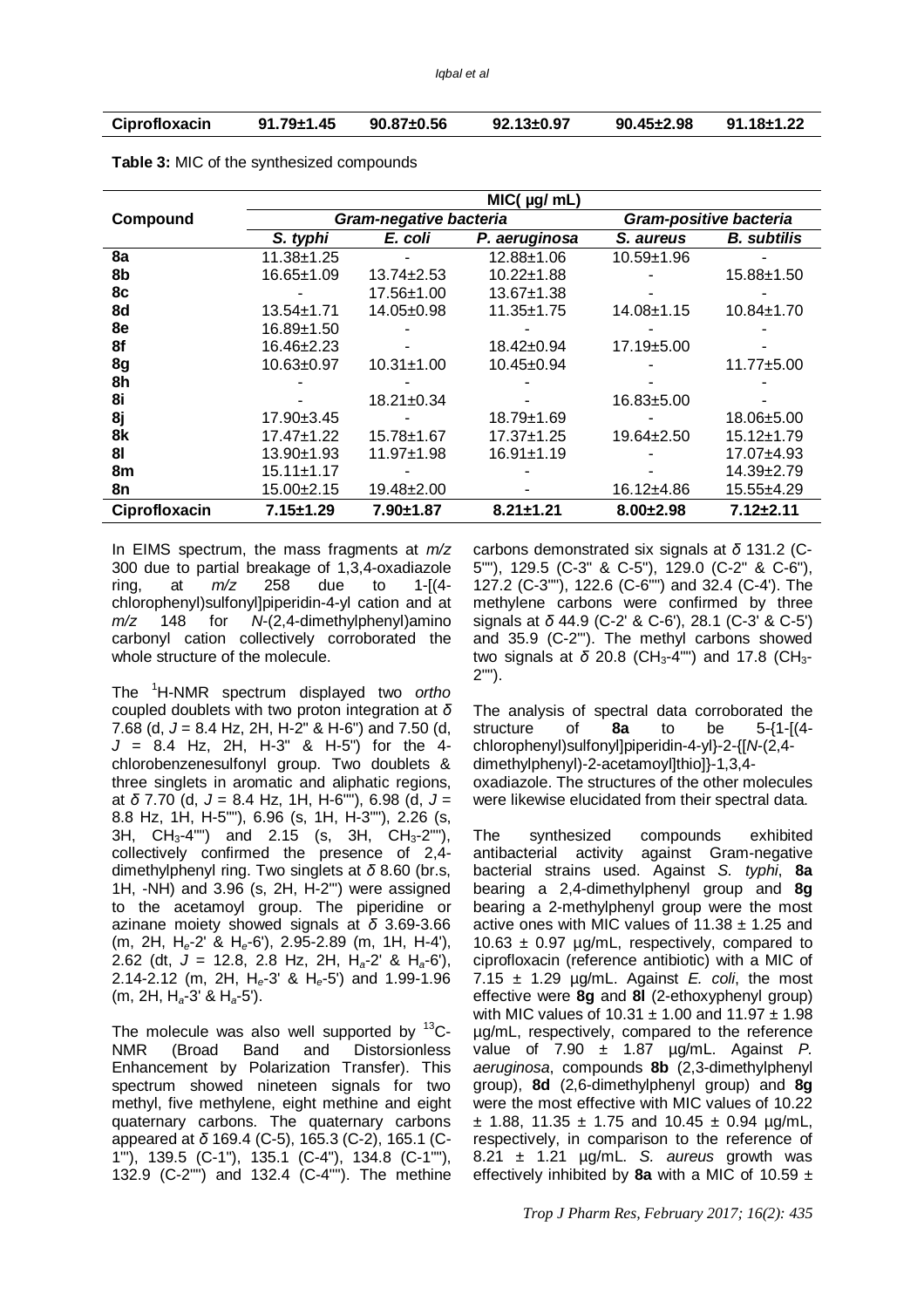1.96 µg/mL relative to 8.00 ± 2.98 µg/mL. *B. subtilis* growth was effectively inhibited by **8d** and **8g** with MIC values of 10.84 ± 1.70 and 11.77 ± 5.00 µg/mL, respectively, with reference to 7.12 ± 2.11 µg/mL. Compound **8g** bearing a 2 methylphenyl group was the most active against all the Gram-negative bacterial strains and one of the Gram-positive bacterial strains.

#### **CONCLUSION**

All target compounds were synthesized in reasonable yields by a series of benign methods. The compounds are excellent to moderate growth inhibitors of the bacterial strains studied. Among these biologically active compounds, 5- {1-[(4-chlorophenyl)sulfonyl]piperidin-4-yl}-2-{[*N*- (2-methylphenyl)-2-acetamoyl]thio]}-1,3,4-

oxadiazole (**8g**) is the most potent against all the strains except *S. aureus*. This molecule can be further evaluated for cytotoxic behavior and may be considered as a candidate in drug discovery programs.

### **DECLARATIONS**

#### *Acknowledgement*

The authors acknowledge Higher Education Commission of Pakistan for financial support.

#### *Conflict of Interest*

No conflict of interest associated with this work.

#### *Contribution of Authors*

The authors declare that this work was done by the authors named in this article and all liabilities pertaining to claims relating to the content of this article will be borne by them.

#### *Open Access*

This is an Open Access article that uses a funding model which does not charge readers or their institutions for access and distributed under the terms of the Creative Commons Attribution License (<http://creativecommons.org/licenses/by> /4.0) and the Budapest Open Access Initiative [\(http://www.budapestopenaccessinitiative.org/rea](http://www.budapestopenaccessinitiative.org/rea) d), which permit unrestricted use, distribution, and reproduction in any medium, provided the original work is properly credited.

# **REFERENCES**

*1. Sharma PC, Jain S. Synthesis and antibacterial activity of certain novel 1-cyclopropyl-6-1,4-dihydro-7-4-* *substituted-piperazin-1-yl-4-oxoquinolin-3-carboxylates. Acta Pharm Sci 2008; 50: 35-40.*

- *2. Sharma PC, Jain S. Synthesis and in-vitro antibacterial activity of some novel N-nicotinoyl-1-ethyl-6-fluoro-1,4 dihydro-7-piperazin-1-yl-4-Oxoquinoline-3-carboxylates. Acta Pol Pharm Drug Res 2008; 65: 551-556.*
- *3. Wagle S, Vasudeva AA, Suchetha NK. Synthesis of some new 2-(3-methyl-7-substituted-2-oxoquinoxalinyl)- 5-(aryl)-1,3,4-oxadiazoles as potential non-steroidal antiinflammatory and analgesic agents. Indian J Chem 2008; 47B: 439-448.*
- *4. Holla BS, Poojary KN, Kalluraya B, Gowda PV. 5- Substituted-1,3,4-oxadiazolin-2-thiones. Indian J Heterocyl Chem 1996; 5: 273-276.*
- *5. Shafi SS, Radhakrishnan TR. Synthesis and antibacterial activity of some 2,5-di-substituted-1,3,4-oxadiazole, 1,3,4-thiadiazole, 1,2,4-triazole and 4-thiazolidinone. Indian J Heterocyl Chem 1995; 5: 133-138.*
- *6. Tan TM, Chen Y, Kong KH, Bai J, Li Y, Lim SG, Ang H, Lam Y. Synthesis and the biological evaluation of 2 benzenesulfonylalkyl-5-substituted-sulfanyl-[1,3,4] oxadiazoles as potential anti-hepatitis B virus agents. Antivir Res 2006; 71: 7-14.*
- *7. Matsumoto K, Kawamura Y, Yasuda Y, Tanimoto T, Matsumoto K, Yoshida T, Shoji J. Isolation and characterization of thioxamycin. J Antibio (Tokyo) 1998; 42: 1465-1469.*
- *8. Omar FA, Mahfouz NM, Rahman MA. Design, synthesis and antiinflammatory activity of some 1,3,4-oxadiazole derivatives. Eur J Med Chem 1996; 31: 819-825.*
- *9. Aziz-ur-Rehman, Fatima A, Abbas N, Abbasi MA, Khan KM, Ashraf M, Ahmad I, Ejaz SA. Synthesis, characterization and biological screening of 5 substituted-1,3,4-oxadiazole-2yl-N-(2-methoxy-5 chlorophenyl)-2-sulfanyl acetamide. Pak J Pharm Sci 2013; 26: 345-352.*
- *10. Aziz-ur-Rehman, Fatima A, Abbasi MA, Rasool S, Malik A, Ashraf M, Ahmad I, Ejaz SA. Synthesis of new N-(5- Chloro-2-methoxyphenyl)-4-(5-substituted-1,3,4- Oxadiazol-2-ylthio)butanamide derivatives as suitable lipoxygenase inhibitors. J Saudi Chem Soc 2013; Doi: <http://dx.doi.org/10.1016/j.jscs.2013.02.006.>*
- *11. Khalid H, Aziz-ur-Rehman, Abbasi MA, Malik A, Rasool S, Nafeesa K, Ahmad I. Afzal S. Synthesis, spectral analysis and anti-bacterial study of N-substituted derivatives of 2-(5-(1-(phenylsulfonyl)piperidin-4-yl)- 1,3,4-Oxadiazol-2-ylthio)acetamide. J Saudi Chem Soc 2013; Doi[:http://dx.doi.org/10.1016/j.jscs.2013.05.001.](http://dx.doi.org/10.1016/j.jscs.2013.05.001.)*
- *12. Chou SSP, Huang, JL. Tandem cross metathesis and intramolecular aza-Michael reaction to synthesize bicyclic piperidines and indolizidine 167E. Tetrahedron Lett 2012; 53: 5552-5554.*
- *13. Ameen S, Akhtar MS, Seo HK, Shin HS. An electrochemical sensing platform based on hollow mesoporous ZnO nanoglobules modified glassy carbon electrode: Selective detection of piperidine chemical. Chem Eng J 2015; 270: 564-571.*